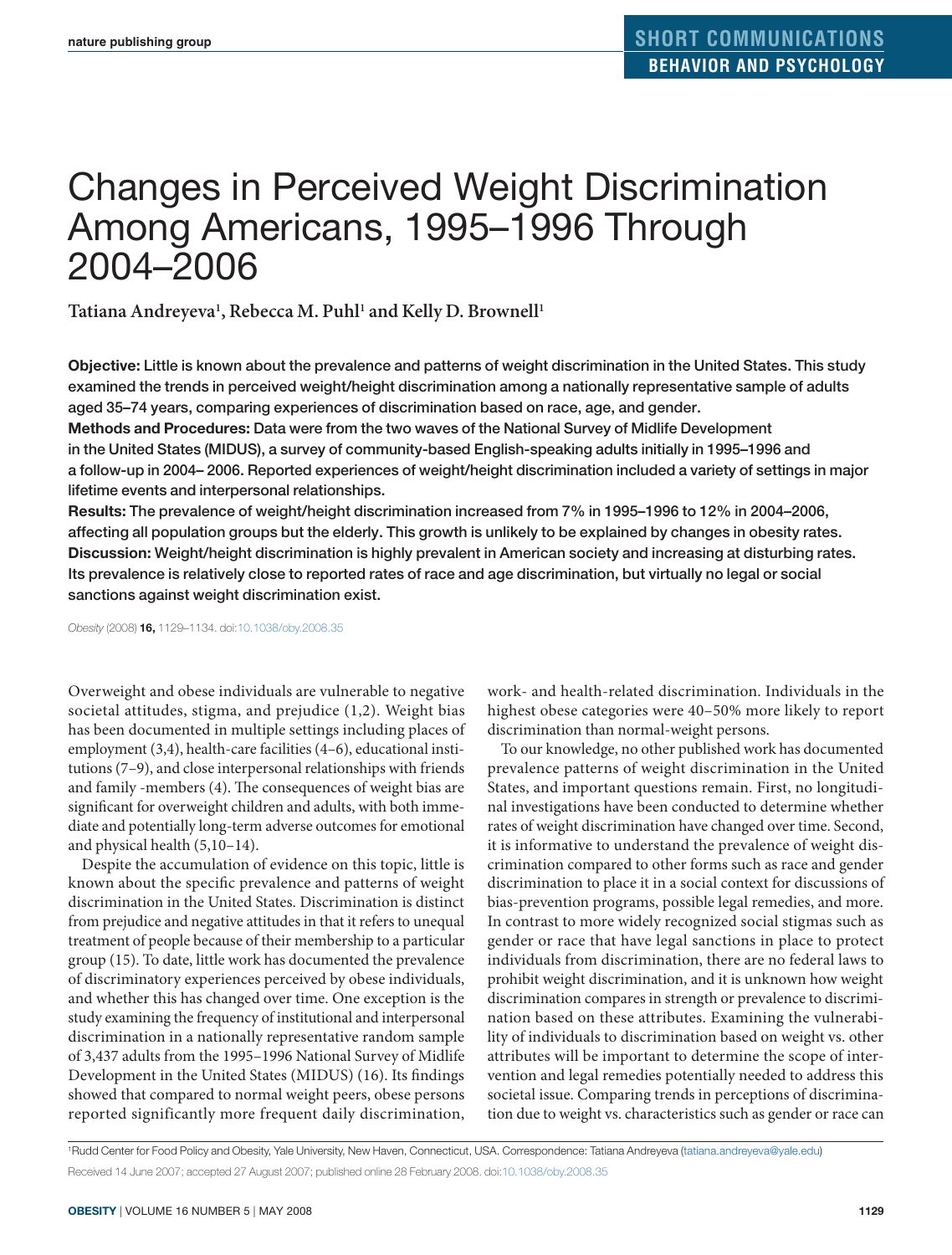# **short communications behavior and psychology**

help further our understanding of changes across stigmatized groups over time (e.g., whether certain stigmas are worsening or stabilizing) and outline important research questions concerning the reasons for potential shifts over time and interventions that may be warranted to help prevent further stigma.

This study evaluates the trends in perceived weight discrimination in the United States over 10 years and compares the prevalence of weight discrimination to rates of discrimination for race, gender, and age. Data were drawn from a nationally representative random sample of American adults in the MIDUS core sample, comparing the first wave of data (from 1995 to 1996) to the second wave of data collected in 2004–2006.

## **Methods And Procedures**

#### **Sample**

The MIDUS is an interdisciplinary study of behavioral, psychological, and social factors involved in midlife health and well-being. The baseline data were collected in 1995–1996 (MIDUS I) and a follow-up of the original sample (MIDUS II) was conducted in 2004–2006, with data collection in MIDUS II largely repeating baseline assessments. Respondents (aged 25–74 years) in 1995 were drawn from a nationally representative multistage probability sample of communitybased English-speaking adults in the coterminous United States. In the first stage, participating households were selected from working telephone banks via random digit dialing. In the second stage, individual respondents were selected using disproportionate stratified sampling. Elderly individuals (ages 65–74) and men were oversampled along with oversampling in five metropolitan areas (Atlanta, Boston, Chicago, Phoenix, and San Francisco). Those quarried in the survey participated in an initial telephone interview and completed a selfadministered mail questionnaire. The response rate for the telephone interview in MIDUS I was 70%; among the telephone respondents, 86.8% completed the mail questionnaire, so that the overall survey response rate was 60.8% (17).

Our study uses data from the random core sample of the MIDUS in both waves (the Main Data) (MIDUS I is from the 2006 Release (2006/03/30). The most recent version of the MIDUS I data was released on 2007/04/16. MIDUS II is from the original and most recent release on 2007/03/22). The baseline 1995–1996 MIDUS study included data from three subsample data sets: the Main Data (*N* = 4,242 with 3,485 national random core sample participants and 757 metropolitan oversamples), the Twins Data (*N* = 1,996 twins), and the Siblings Data (*N* = 1,614 pairs with 951 participants drawn from the Main Data). Among the original 7,190 MIDUS I participants, 842 participants refused to participate in a 2004–2006 follow-up, and 1,334 could not be successfully contacted (including 421 confirmed deceased). Thus, 70% of the original MIDUS sample participated in the second wave of 2004–2006 (ages 35–86). The survey assessed physical and psychological health throughout the respondent's adult life, substance abuse, well-being, personal beliefs, socioeconomic status, social support, and various forms of perceived discrimination. Further details on the MIDUS data and methodology are available elsewhere (17,18).

Our study uses data from the MIDUS national random sample of the participants who completed at least the telephone survey. We limited our analyses to adults aged 35–74 in both waves to make data comparable across waves. We therefore excluded respondents who were 25–34 years old in the first MIDUS wave (1995–1996) and who were 75 years and older in the second wave (2004–2006). Further exclusion criteria included individuals with incomplete or inconsistent data on discrimination-related questions (e.g., reporting a cause for discrimination but no discriminatory experiences, citing experiences of discrimination but giving no reason for discrimination). As a result of all exclusions, our analytic sample for the 1995–1996 wave included 1,826 individuals, and the 2004–2006 sample included 1,136 respondents.

Our study objectives aimed to (i) determine how the prevalence of weight/height discrimination among US adults changed between the two time periods of 1995–1996 and 2004–2006 (while also examining contributors to the observed trends in weight/height discrimination), and (ii) compare changes over time across different forms of discrimination. We treated the data from the two MIDUS waves as two crosssections. We did not examine discrimination exposure among the same respondents 10 years apart, because our aim was to capture patterns of discrimination over time for an average representative American adult. Limiting the trend analysis to participants who experienced discrimination in the first wave of data collection and tracking their discriminatory experiences over a decade would provide only a partial snapshot of trends in weight discrimination for adults in the United States.

#### **Measure of discrimination**

The MIDUS survey evaluates self-perceived discriminatory experiences by asking participants to report occurrences of discrimination over their lifetime and on a day-to-day basis. The survey asks about the primary reason for discrimination allowing participants to report multiple reasons if applicable. Specifically, the survey asks "*What was the main reason for the discrimination you experienced? If more than one reason, circle all that apply*" with response choices including "*Your Age, Gender, Race, Height or weight, Ethnicity or nationality, Physical disability, Some aspect of appearance other than weight or height, Sexual orientation, Religion, and Other reason.*"

The key variable in our study is perceived discrimination due to the respondent's weight or height. Because the survey used one category for body size discrimination combining height and weight, we refer to this variable as weight/height discrimination throughout the paper. We compared average body weight, height, and BMI (defined as weight in kilogram relative to height in meters squared) between the participants reporting weight/height discrimination and the rest of the sample to test whether weight was more likely to be a source of discrimination than height. On average, body weight and BMI were significantly higher among people reporting weight/height discrimination relative to other participants in both samples (e.g., BMI of 34 vs. 26, *P* < 0.01 in 1995– 1996, and BMI of 35 vs. 28 in 2004–2006, *P* < 0.01). At the same time, there was no difference in both samples in the average height of women by weight/height discrimination, so that a short body stature was unlikely to be a source of weight/height discrimination. Body height among men was on average slightly higher in the group reporting weight/height discrimination ( $P < 0.10$ ), so that a short stature is an unlikely cause of weight/height discrimination among men. We therefore have reasonable evidence to believe that the reported experiences of discrimination due to weight or height are reflective of higher body weight and obesity rather than height.

We examined lifetime experiences of discrimination in major settings such as employment, medical care, and education as well as interpersonal discrimination on a day-to-day basis. Lifetime experiences were selfreported in the question: "*How many times in your life have you been discriminated against in each of the following ways because of such things as your race, ethnicity, gender, age, religion, physical appearance, sexual orientation, or other characteristics? (If the experience happened to you, but for some reason other than discrimination, enter "0"*)." Eleven ways of lifetime discrimination were evaluated, including: "*discouraged by a teacher or advisor from seeking higher education," "denied a scholarship," "not hired for a job," "not given a job promotion," "fired," "prevented from renting or buying a home in the neighborhood you wanted," "prevented from remaining in a neighborhood because neighbors made life uncomfortable," "hassled by the police," "denied a bank loan," "denied or provided inferior medical care," and "denied or provided inferior service by a plumber, car mechanic, or another service provider.*" Discrimination in interpersonal experiences on a day-to-day basis was evaluated with the question: "*How often on a day-to-day basis do you experience each of the following types of discrimination*?" with nine response items including: "*you are treated with less courtesy than other people," "you are treated with less respect than other people," "you receive poorer service than other people at restaurants*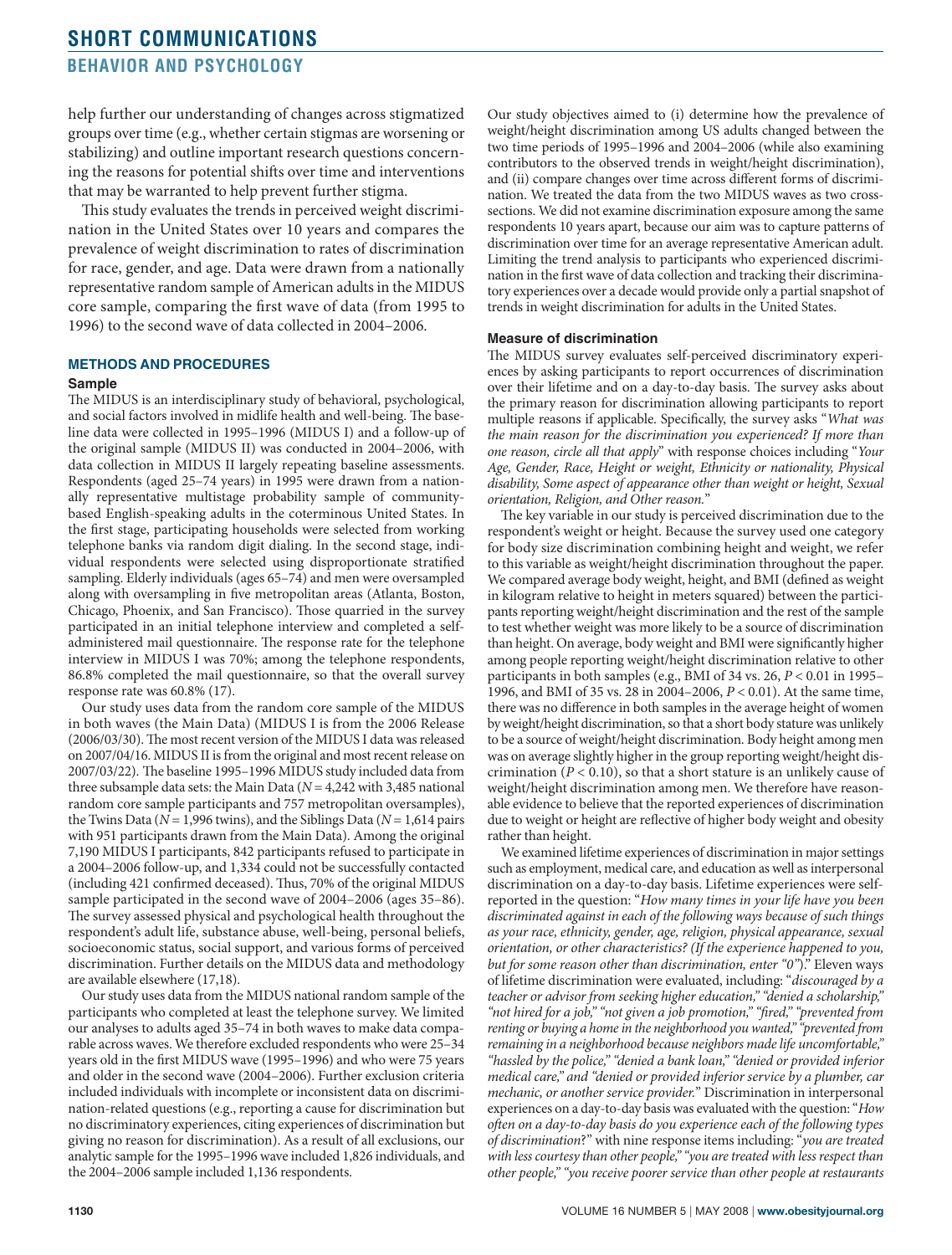<span id="page-2-0"></span>*or stores," "people act as if they are afraid of you," "people act as if they think you are dishonest," "people act as if they think you are not as good as they are," "you are called names or insulted," and "you are threatened or harassed.*" Participants indicated how often they had experienced these situations using these categories: "*Often," "Sometimes," "Rarely," "Never.*"

In both survey waves, we constructed a dichotomous variable of perceived discrimination indicating whether an individual reported occurrences of any types of discrimination (e.g., work-related discrimination, personal insults). Multiple and single occurrences of discrimination were weighted equally so that a person reporting a single occurrence of discrimination (e.g., in the form of "denied or provided inferior medical care") would be treated equally in our discrimination measure as someone who reported several discriminatory experiences (e.g., by "not given a job promotion"). We coded responses "Often" or "Sometimes" in the question about daily discrimination as an indicator of discrimination. We also constructed measures of lifetime discrimination exposure and daily interpersonal discrimination indicating any occurrences of lifetime discrimination or discrimination in personal relationships, respectively.

#### **Statistical analysis**

We conducted comparative analyses of the prevalence of different forms of discrimination and forms of discrimination across population groups in both waves of data. Stratifying by age, race, education, marital status, weight status, and occupation, we performed a *t*-test for each characteristic to evaluate the hypothesis that rates of discrimination in the group remained unchanged between the two waves (reporting *P* values). Similarly, we used a *t*-test to compare rates of discrimination between men and women across groups in each survey wave. We also compared sociodemographic characteristics and weight distribution of the samples in both waves and tested for differences in these attributes between the samples. To account for the complex sampling design and to obtain nationally representative estimates, we used individual sample weights in presenting sample statistics.

#### **Results**

The prevalence of weight/height discrimination in US adults went up from 7.3% in 1995–1996 to 12.2% in 2004–2006, demonstrating a significant increase of 66% (*P* < 0.01). Growth in weight/height discrimination rates affected virtually all population groups except the elderly. On average, 15.5% of women reported discriminatory experiences due to weight/height in 2004–2006 vs. 10% in 1995–1996 (*P* < 0.01), whereas the prevalence for men increased from 4.1 to 8.1% (*P* < 0.05). Rates of growth in weight/height discrimination among blacks, individuals who did not complete high school, older people, and people in certain professions, (clerks/sales and those in service occupations) were not significantly different between the two survey waves (**Table 1**).

Exposure to weight/height discrimination in interpersonal relationships on a daily basis became increasingly important over the past decade. Reports of discrimination due to weight/height in 2004–2006 more often applied to interpersonal relationships rather than institutional settings such as employment. The average number of lifetime discriminatory experiences due to weight/ height increased during 1995–2006 from 4.6 to 4.9 experiences (after excluding outliers with values above the 95% range). This suggests that not only more people experiencing weight/height discrimination in 2004–2006 compared to the mid-1990s, but also that the intensity of discriminatory experiences increased in both interpersonal and institutional settings.

**Table 1 Rates of perceived weight/height discrimination across sociodemographic groups between 1995–1996 and 2004–2006**

|                             | 1995-1996<br>$N = 1,826$ | 2004-2006<br>$N = 1,136$ |
|-----------------------------|--------------------------|--------------------------|
| Gender                      |                          |                          |
| Male                        | 4.1                      | $8.1**$                  |
| Female                      | 10.0                     | $15.5*$                  |
| Age                         |                          |                          |
| $35 - 44$                   | 9.9                      | $19.4*$                  |
| $45 - 54$                   | 6.9                      | $13.2*$                  |
| $55 - 64$                   | 5.3                      | 8.6                      |
| $65 - 74$                   | 4.0                      | 3.9                      |
| Race                        |                          |                          |
| White                       | 6.7                      | $11.6*$                  |
| <b>Black</b>                | 16.6                     | 18.3                     |
| Other race/multiracial      | 7.7                      | 16.0                     |
| Education                   |                          |                          |
| Less than high school       | 8.1                      | 10.2                     |
| High school                 | 6.8                      | $13.1*$                  |
| Some college                | 8.9                      | $14.2**$                 |
| College and above           | 6.1                      | $10.4**$                 |
| Marital status              |                          |                          |
| Married                     | 6.5                      | $11.8*$                  |
| Single/divorced/widowed     | 9.5                      | 13.3                     |
| Weight status               |                          |                          |
| Normal weight               | 1.1                      | $3.9**$                  |
| Overweight                  | 4.7                      | 6.9                      |
| Moderate obesity            | 12.5                     | 14.2                     |
| Severe obesity              | 38.7                     | 42.5                     |
| Occupation                  |                          |                          |
| Managerial and professional | 6.4                      | $10.7**$                 |
| Sales/clerk                 | 11.2                     | 11.6                     |
| Service                     | 6.2                      | 10.1                     |
| Worker/operator             | 5.7                      | $12.8**$                 |
| No occupation               | 6.3                      | $14.4*$                  |
| Total                       | 7.3                      | $12.2*$                  |

The reported estimates are weighted.

Rates of perceived weight/height discrimination significantly different between 1995–1996 and 2004–2006 at \**P* < 0.01; \*\**P* < 0.05.

The rising trend in perceived discrimination was observed in all forms of discrimination except race, which declined slightly over the past decade (see **[Figure 1](#page-3-0)**). Gender remained the most prevalent source of perceived discrimination increasing from 15.8% in 1995–1996 to 18.7% in 2004–2006 (*P* < 0.10). Age discrimination replaced race as the second most common cause of perceived discriminatory experiences, increasing from 10 to 14% (*P* < 0.01). Whereas higher rates of age discrimination may reflect a somewhat older sample in the second MIDUS wave (mean age of 52 in 2004–2006 vs. 50 in 1995–1996,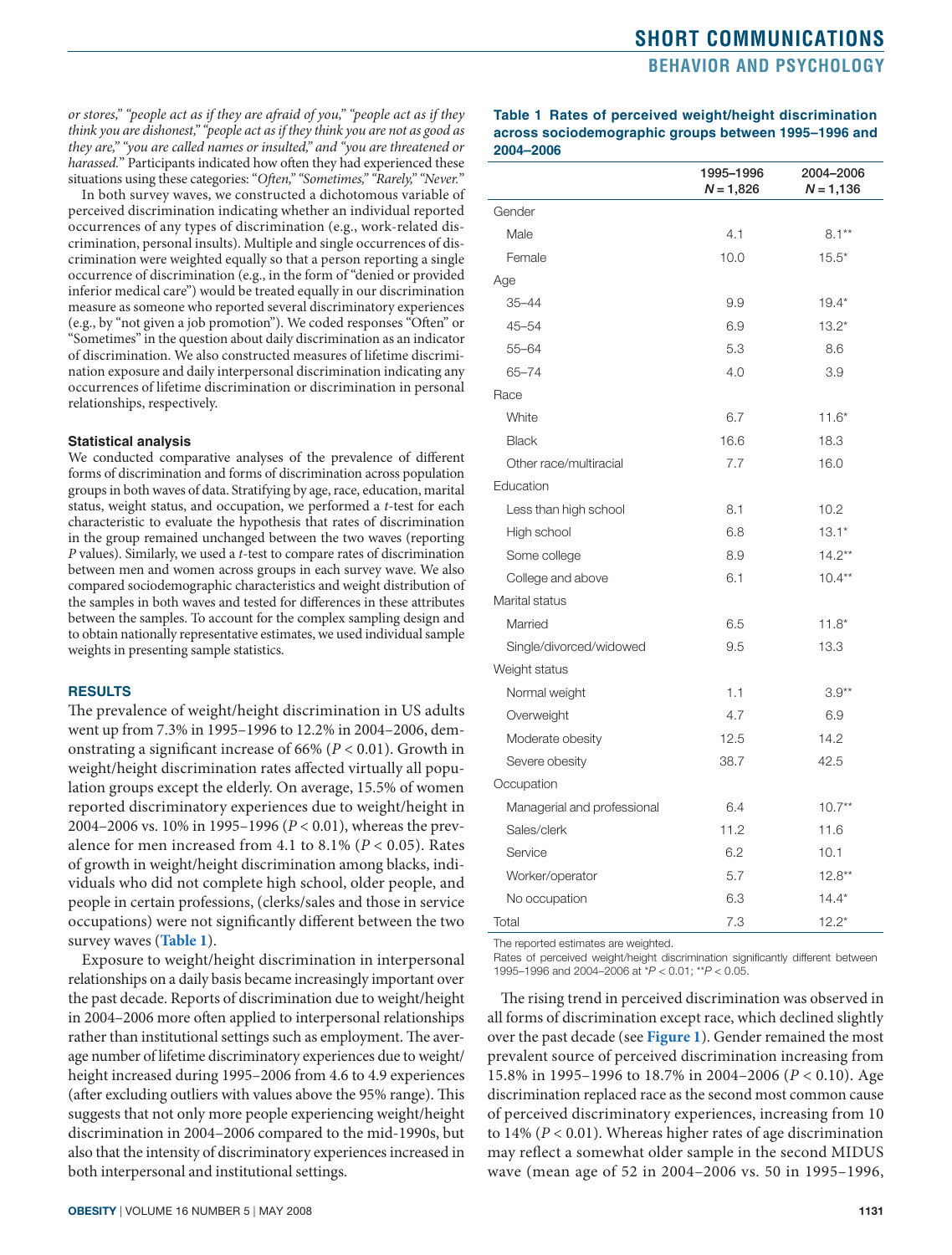<span id="page-3-0"></span>*P* < 0.01), changes in body weight and obesity of the participants in two samples do not seem to explain the increasing trend in weight/height discrimination. Also, we found no significant increase in rates of weight/height discrimination between 1995–1996 and 2004–2006 for overweight and obese respondents (see **[Table](#page-2-0) 1**).

**Table 2** links trends in obesity and weight/height discrimination by providing data from the two assessments on the proportion of specific BMI ranges, mean BMI, and the prevalence of weight/height discrimination in each BMI range. Similar to national data presented elsewhere (19–22), obesity prevalence among the MIDUS participants increased notably since the mid 1990s. For instance, 60% of the respondents aged 35–74 were overweight or obese (BMI  $\geq$  25) in 1995–1996, but their share increased to 70% 10 years later (*P* < 0.01). As documented elsewhere (23,24), growth rates were particularly high among the more extreme BMI categories, increasing by 15% for individuals with BMI of 30–35, by 70% for people with BMI  $\geq$  35, and more than tripling for those with BMI ≥45.

We tested the hypothesis that the observed growth in weight/ height discrimination was driven by the increased spread of obesity comparing rates of weight/height discrimination in narrowly defined BMI groups. Between BMI of 27 and 40, the rate of weight/height discrimination increased notably





for people with similar BMI levels with a single exception of the BMI range of 29–31. Although the average BMI in each BMI range remained stable (except for the extreme category of BMI  $\geq$  45), the prevalence of weight/height discrimination increased over the past 10 years in each BMI range for people with BMI of 27–29 and BMI of 31–40. Only among respondents at the most extreme right tail of the BMI distribution did the rates of discrimination go down despite an increase in the group average BMI. However, the small sample size for the highest BMI range (especially in the MIDUS II data set) makes it difficult to interpret the findings, and these estimates should be read with caution.

We also ruled out the hypothesis that the aging of the sample and weight gain with age may explain increased rates of weight/ height discrimination. Discrimination rates due to weight/ height went up in all age groups but ages 65–74, with a particular increase among people aged 35–40. Given that much of weight/ height discrimination occurs in younger population groups, it is unlikely that aging can explain much of the rising trend in weight-related discriminatory experiences.

Among 11 forms of discrimination that we examined, a significant increase in the rates of discrimination in 2004–2006 was reported for gender discrimination (women only), any reason for discrimination (men), some aspect of appearance other than weight or height (women), age discrimination, and other causes of discrimination.

## **Discussion**

This is the first study to investigate the prevalence of weight/ height discrimination longitudinally in a national sample of American adults. Findings showed that weight/height discrimination has significantly increased between 1995–1996 and 2004–2006, from 7 to 12%. During this time, perceived race discrimination remained stable, whereas the prevalence of weight/ height discrimination increased to levels comparable with those reported for race and age discrimination. Overall, there was not a significant or consistent increase across all other forms of

|              | 1995-1996               |                      |                                                  | 2004-2006               |                      |                                                  |
|--------------|-------------------------|----------------------|--------------------------------------------------|-------------------------|----------------------|--------------------------------------------------|
| Group        | Group<br>proportion (%) | Mean BMI in<br>group | Perceived<br>weight/height<br>discrimination (%) | Group proportion<br>(%) | Mean BMI in<br>group | Perceived<br>weight/height<br>discrimination (%) |
| BMI 25-27    | 16.8                    | 26.0                 | 3.5                                              | 15.2                    | 25.9                 | 0.9                                              |
| BMI 27-29    | 14.2                    | 28.0                 | 4.3                                              | 16.8                    | 28.0                 | 10.3                                             |
| BMI 29-31    | 9.3                     | 30.0                 | 9.6                                              | 10.9                    | 29.9                 | 9.1                                              |
| BMI 31-33    | 7.7                     | 32.0                 | 11.4                                             | 8.6                     | 32.0                 | 14.3                                             |
| BMI 33-35    | 4.5                     | 33.9                 | 16.9                                             | 5.7                     | 34.0                 | 22.4                                             |
| BMI 35-37    | 1.9                     | 36.2                 | 19.2                                             | 3.1                     | 35.9                 | 26.4                                             |
| BMI 37-40    | 2.8                     | 38.3                 | 36.7                                             | 4.8                     | 38.2                 | 43.0                                             |
| BMI 40-45    | 2.4                     | 41.3                 | 42.6                                             | 3.0                     | 42.2                 | 41.5                                             |
| $BM \geq 45$ | 0.8                     | 48.1                 | 80.6                                             | 2.4                     | 50.8                 | 62.9                                             |

**Table 2 Trends in obesity and perceived weight/height discrimination among Americans aged 35–74 between 1995–1996 and 2004–2006**

Estimates are weighted.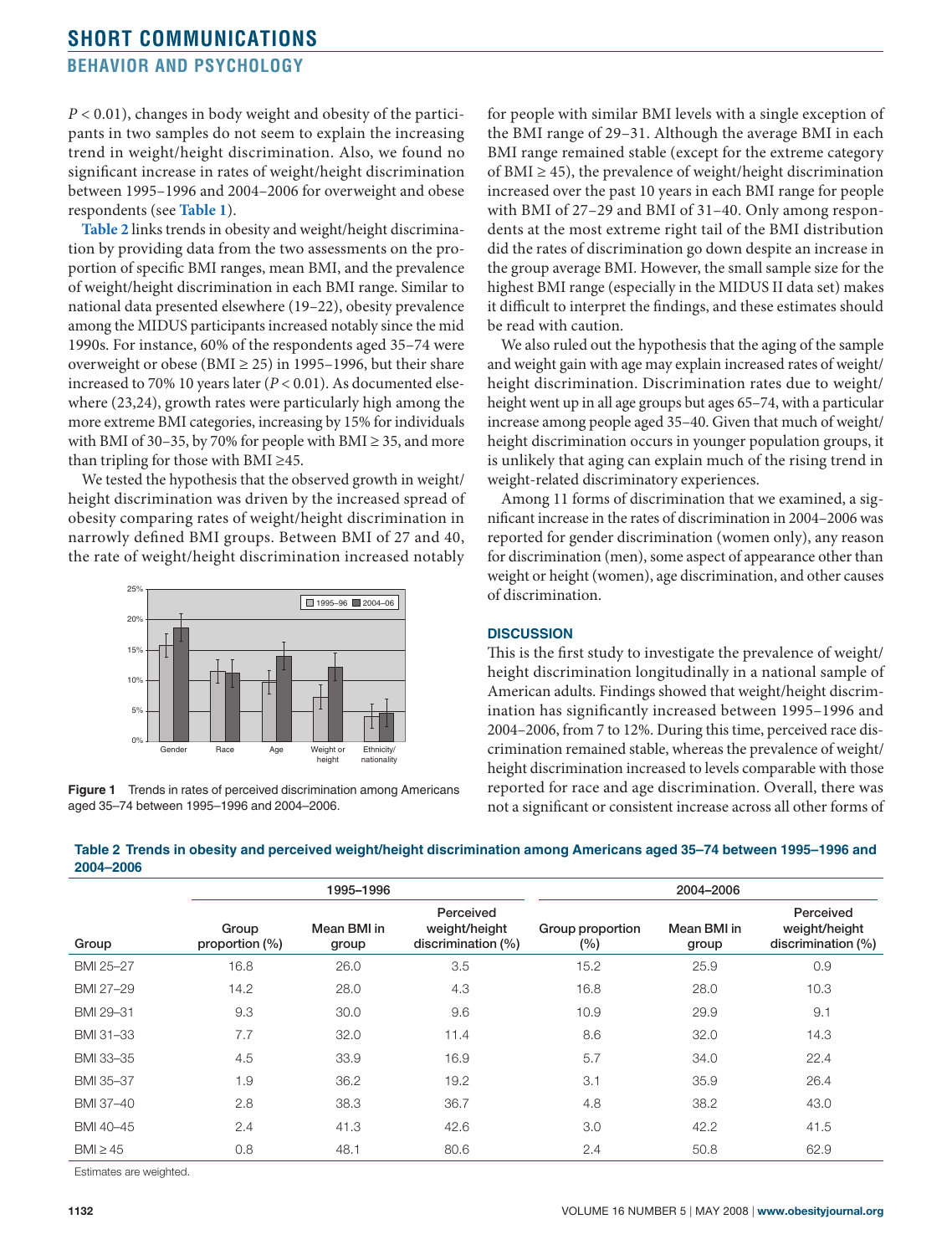# **short communications behavior and psychology**

discrimination between 1995–1996 and 2004–2006, suggesting that the observed increasing trend in weight/height discrimination cannot be attributed to a study-specific artifact.

Several interpretations are possible for the increased rates of perceived weight/height discrimination observed in this study. One hypothesis is that rates of obesity escalated during the same time period of rising trends in weight/height discrimination. We addressed this hypothesis by examining changes in discrimination within BMI categories over the past decade and revealing increases in weight-attributed discrimination at approximately the same levels of weight. A second possible explanation is that perceived weight discrimination could reflect experiences that have resulted from worsening societal attitudes and weight stigma. In this regard, our findings support experimental research assessing stigmatizing attitudes toward obese individuals, which has documented an increase in the stigmatization of obesity over time (25).

A third possibility is that the media may play a contributing role in the observed increases in weight bias. A recent study that assessed framing of obesity in American news coverage from 1985 to 2003 reported a fivefold increase in media attention to obesity since 1992 (26). One of the primary competing message frames in this national news coverage was the emphasis of obesity as a problem of personal responsibility, pointing to individualistic solutions rather than larger environmental or societal changes. Although research has challenged this notion and illustrated the complex interaction of biology, genetics, and the environment as important contributors to weight gain (27,28), the view that obesity stems from individual choice remains common. Sociocultural messages reinforcing the notion of personal responsibility for weight gain are also evident from the diet industry, which relies on framing obesity as a problem requiring individual solutions through various weight loss products. Annual revenues for the US diet industry in 1995 were \$33.3 billion (29), and increased to more than \$55 billion in 2006 (30).

The link between perceptions of personal responsibility for obesity and expressions of weight bias has been convincingly demonstrated in experimental research, and may help to explain increases in perceived weight discrimination. Providing people with information that emphasizes personal responsibility for obesity worsens negative stereotypes and stigma toward obese persons (31). In addition, obese individuals are more likely to be blamed and negatively stereotyped when they are perceived to be personally responsible for their weight gain, but receive more favorable evaluations and less blame when obesity can be attributed to a physical cause outside of personal control (32–37). Thus, attributions about personal responsibility for obesity, whether perpetuated by media coverage or by diet industry marketing, could potentially contribute to higher levels of weight bias and perceived discrimination. Future work is needed to help clarify these and other potential reasons for increasing rates of weight discrimination and to develop means for reducing bias.

There are several limitations to this study. First, the MIDUS survey combined weight and height in one category of discrimination cause, preventing separation of these two variables; however, given a significantly higher average weight and BMI, but not shorter height, among the MIDUS participants reporting weight/height discrimination, it is expected that the category primarily reflected discrimination due to weight. Second, body weight and height in this sample were selfreported, and analyses were based on self-reported perceptions of weight/height discrimination rather than actual observed behaviors of discrimination. Finally, we excluded a portion of the MIDUS sample due to data limitations. However, the lack of systematic differences found in key characteristics of the excluded and included participants suggests that such exclusions were unlikely to bias the results.

The results of this study highlight several new and important findings about weight discrimination in the United States. This problem appears to be worsening over time, and has become comparable in prevalence to other forms of discrimination, such as race and age, which are protected under Federal legislation. Given that no federal legislation (and only one state law) exists to prohibit weight discrimination, it is concerning that so many overweight and obese individuals are vulnerable to discrimination and its harmful consequences and have no legal protection. National actions are needed to protect this population and to reduce bias and stigma associated with obesity.

#### **Acknowledgment**

This research was funded by the Rudd Center for Food Policy and Obesity at Yale University.

#### **Disclosure**

The authors declared no conflict of interest.

© 2008 The Obesity Society

#### **References**

- 1. Brownell KD, Puhl R, Schwartz MB, Rudd L (eds). *Weight Bias: Nature, Consequences, and Remedies*. Guilford: NY, 2005.
- 2. Puhl R, Brownell KD. Bias, discrimination, and obesity. *Obes Res* 2001;9:788–805.
- 3. Roehling MV. Weight-based discrimination in employment: psychological and legal aspects. *Pers Psychol* 1999;52:969–1017.
- 4. Puhl R, Brownell KD. Confronting and coping with weight stigma: an investigation of overweight and obese individuals. *Obesity (Silver Spring)* 2006;14:1802–1815.
- 5. Amy NK, Aalborg A, Lyons P, Keranen L. Barriers to routine gynecological cancer screening for White and African-American obese women. *Int J Obes* 2006;30:147–155.
- 6. Teachman BA, Brownell KD. Implicit anti-fat bias among health professionals: is anyone immune? *Int J Obes Relat Metab Disord* 2001;25:1525–1531.
- 7. Greenleaf C, Weiller K. Perceptions of youth obesity among physical educators. *Soc Psychol Educ* 2005;8:407–423.
- 8. Neumark-Sztainer D, Story M, Harris T. Beliefs and attitudes about obesity among teachers and school health care providers working with adolescents. *J Nutr Educ* 1999;31:3–9.
- 9. O'Brien KS, Hunter JA, Banks M. Implicit anti-fat bias in physical educators: physical attributes, ideology, and socialisation. *Int J Obes* 2007;31:308–314.
- 10. Eisenberg ME, Neumark-Sztainer D, Story M. Associations of weight-based teasing and emotional well-being among adolescents. *Arch Pediatr Adolesc Med* 2003;157:733–738.
- 11. Faith MS, Leone MA, Ayers TS, Moonseong H, Pietrobelli A. Weight criticism during physical activity, coping skills, and reported physical activity in children. *Pediatrics* 2002;110:e23.
- 12. Friedman KE, Reichmann SK, Costanzo PR *et al*. Weight stigmatization and ideological beliefs: relation to psychological functioning in obese adults. *Obes Res* 2005;13:907–916.
- 13. Puhl R, Latner J. Stigma, obesity, and the health of the nation's children. *Psychol Bull* 2007;133:557–580.